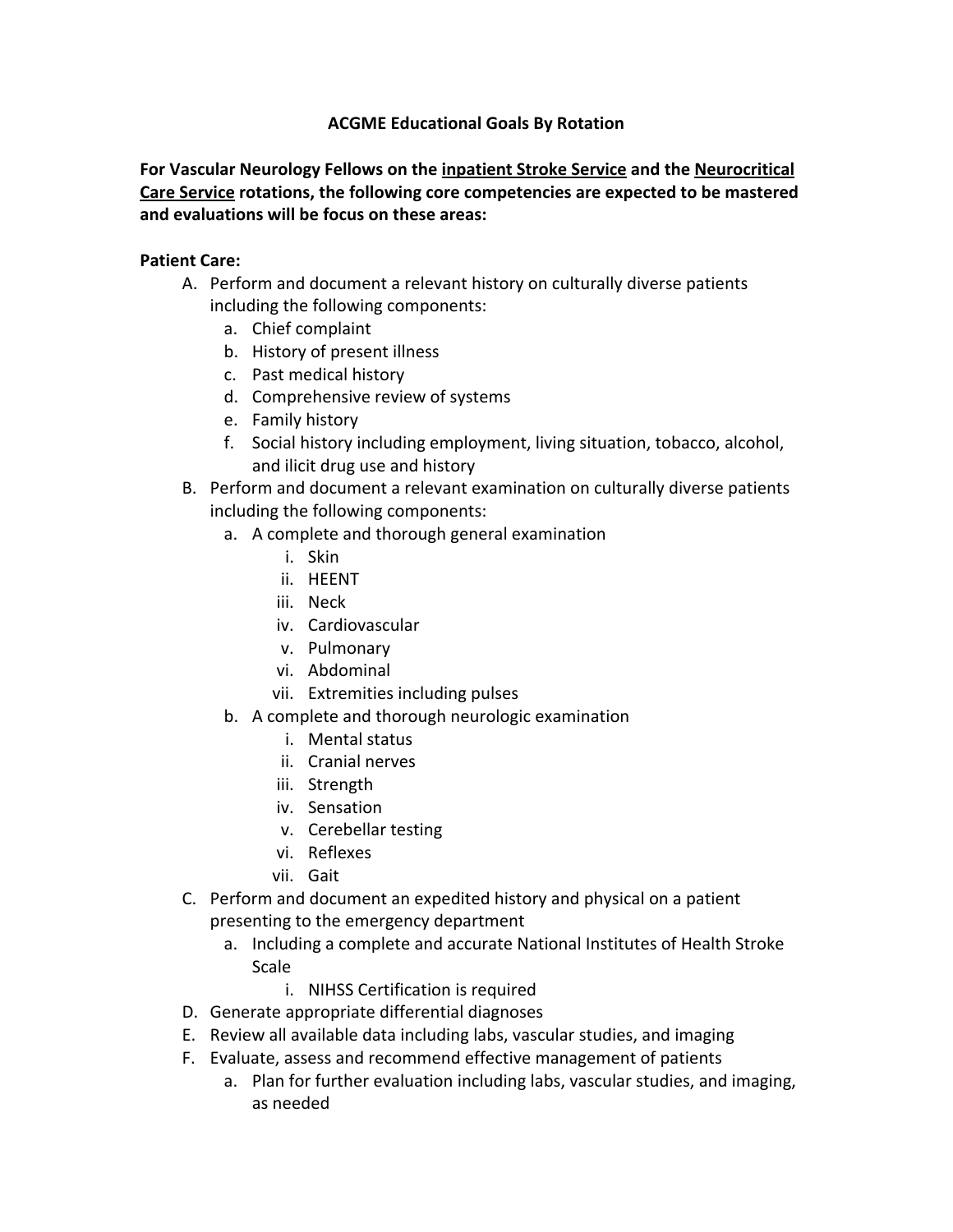- b. Determine if the patient's symptoms are the result of cerebrovascular disease or are of another origin (e.g., of a systemic, psychiatric, or psychogenic illness)
- c. Identify and describe abnormalities seen in common vascular disorders on radiographic testing, including plain films, anteriography, CT, MRI, and TCD or carotid duplex studies
- d. Recommend therapeutic and preventative interventions to achieve optimal recovery from the acute event and prevent further brain injury

## **Medical Knowledge:**

- A. Demonstrate knowledge of major vascular and neurocritical care diseases, including considerations relating to age, gender, race, and ethnicity, based on the literature and standards of practice. This knowledge includes but is not limited to:
	- a. The epidemiology of the disorder
	- b. The etiology of the disorder, including medical, genetic, and sociocultural factors
	- c. The phenomenology of the disorder
	- d. An understanding of the impact of physical illness on the patient's functioning
	- e. The experience, meaning, and explanation of the illness for the patient and family, including the influence of cultural factors and culture‐bound syndromes
	- f. Effective treatment strategies
	- g. Course and prognosis
	- h. Knowledge of healthcare delivery systems, including patient and family counseling
	- i. Knowledge of the application of ethical principles in delivering medical care
	- j. Ability to reference and utilize electronic systems to access medical, scientific, and patient information
- B. Demonstrate knowledge of basic science aspects of vascular and critical care neurology
	- a. Vascular neuroanatomy
	- b. Stroke pathophysiology
	- c. Cerebral blood flow
	- d. Blood‐brain barrier in stroke
	- e. Coagulation cascade
	- f. Metabolic and cellular consequences of ischemia
	- g. Inflammation and stroke
	- h. Brain edema and increased intracranial pressure
	- i. Restoration and recovery following stroke
	- j. Inflammation and edema following ntracranial bleeding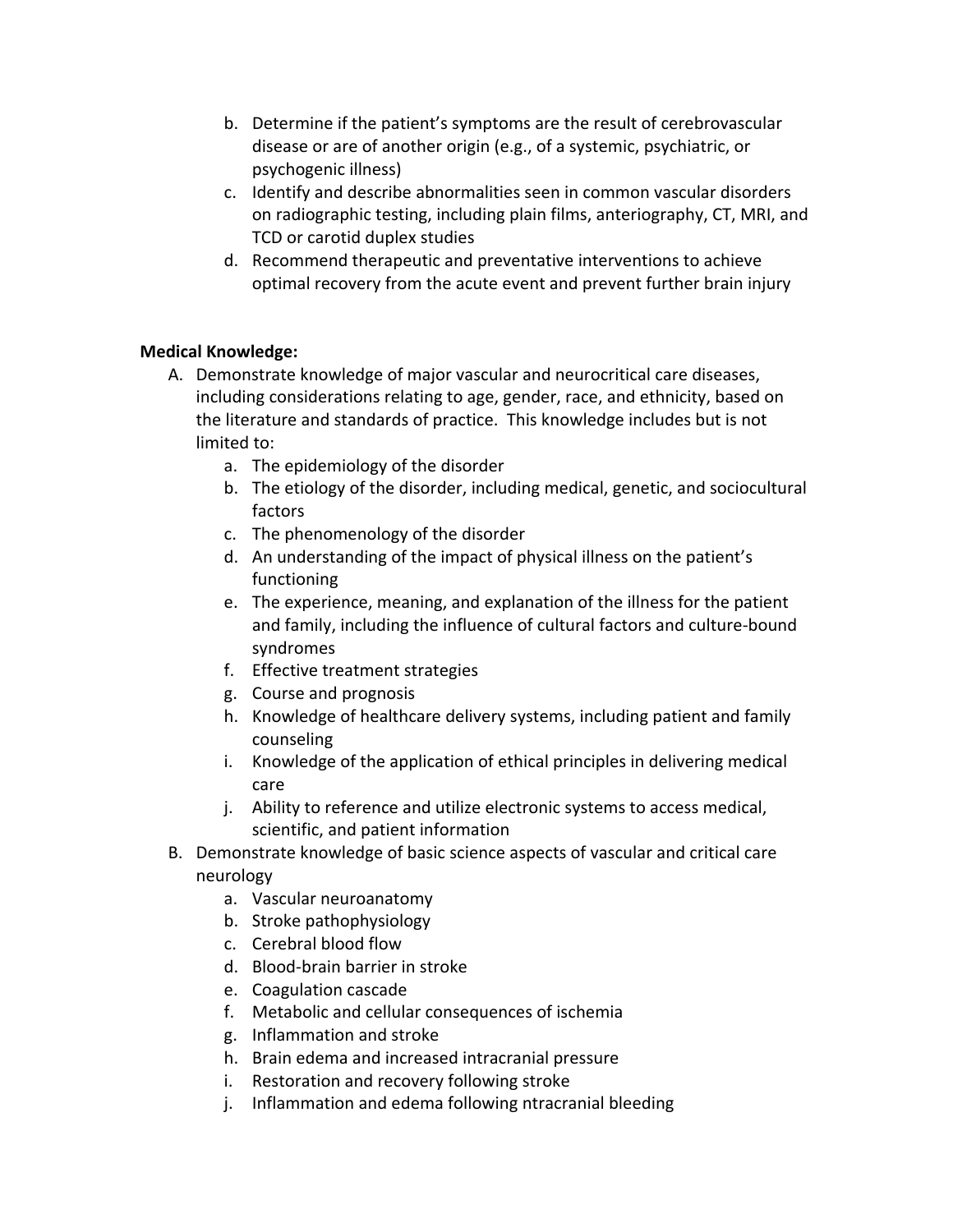- k. Ventilatory management
- C. Pharmacology
	- a. Antiplatelet agents for both prevention and acute treatment
	- b. Anticoagulants for both prevention and acute treatment
	- c. Thrombolytic agents intravenous and intra‐arterial dosing
	- d. Antihypertensive agents for acute or long term blood pressure reduction including PO and IV medication
	- e. Cardioactive medications
		- i. Pressors, rate controlling agents, anti-arrythmic agents
	- f. Hypercholesterolemic agents
	- g. Medications to treat auto‐immune diseases and vasculitis
	- h. Medications to prevent and treat complications of stroke
		- i. Deep vein thrombosis, infections
	- i. Medications to improve or restore neurologic function or to augment rehabilitation
	- j. Medications to prevent vasospasm following subarachnoid hemorrhage
	- k. Interactions between medications
	- l. Drugs that cause stroke, including drugs of abuse
- D. Therapy
	- a. Potential risks and benefits of therapies, including surgical procedures
		- i. Intravenous thrombolysis
		- ii. Intra‐arterial thrombolysis and thrombectomy
		- iii. Intravenous heparinization
		- iv. Hemicraniectomy
		- v. Clot evacuation
		- vi. Novel, investigative interventions and therapies including neuroprotectants, thrombolytics, thrombectomy devices, PFO closure devices.
- E. Prevention, risk factors and epidemiology
	- a. Populations at risk for stroke
	- b. Modifiable risk factors for stroke
	- c. Infections predisposing to stroke
	- d. Genetic factors predicting stoke
	- e. Stroke as a complication of other medical illnesses
	- f. Special populations at risk for stroke
	- g. Stroke educations programs and regional health services
- F. Concepts of clinical research
- G. Outcomes
- H. Prognosis
- I. Mortality and morbidity of subtypes of stroke
- J. Pathophysiology, prognosis, and treatment of specific clinical syndromes including:
	- a. Ischemic stroke syndromes cerebral hemispheres
	- b. Ischemic stroke syndromes brain stem and cerebellum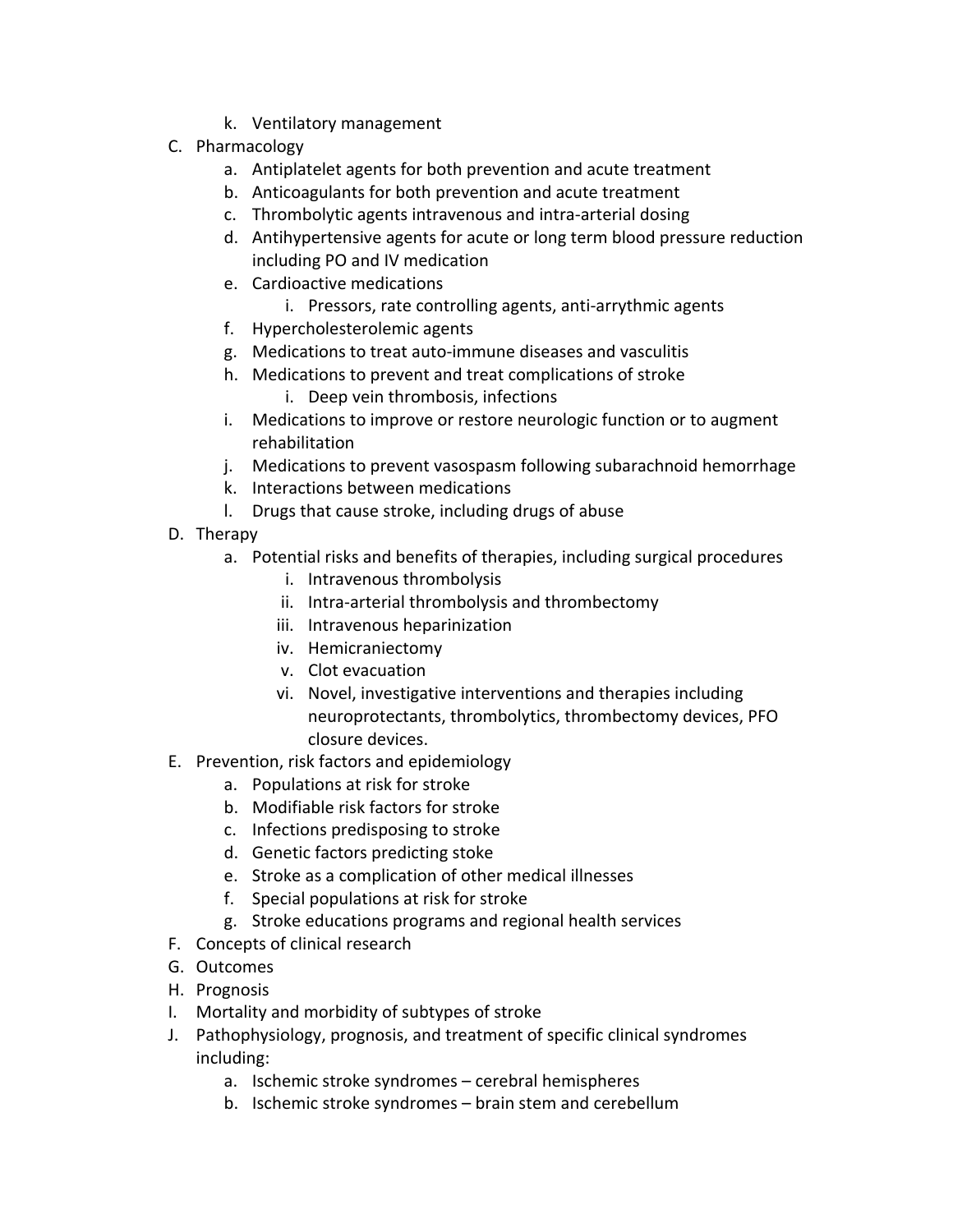- c. Ischemic stroke syndromes of the spinal cord
- d. Vascular dementia and vascular cognitive syndromes
- e. Features differentiating hemorrhagic or ischemic stroke
- f. Intracerebral hemorrhage
- g. Aneurismal subarachnoid hemorrhage
- h. Vascular malformations
- i. Primary intraventricular hemorrhage
- j. Subdural or epidural hematoma
- k. Spinal cord hemorrhage or infarction
- l. Carotid cavernous or dural fistulas
- m. Pituitary apoplexy
- n. Hypertensive encephalopathy and eclampsia
- o. Primary and multisystem vasculitides
- p. Hypoxia ischemia
- q. Brain death
- r. MELAS and metabolic disorders causing neurologic symptoms
- s. CADASIL, Fabry's, and other genetic causes of stroke
- t. Non‐stroke presentations of vascular disease
- u. Cardiovascular diseases
- v. Vascular presentations of other diseases of central nervous systems
- w. Infectious diseases and stroke
- x. Migraine and its relation to stroke
- K. Evaluation of the patient with cerebrovascular and neurocritical care disease including:
	- a. Evaluation of the brain and spinal cord
		- i. Computed tomography of brain
		- ii. Computed tomography of spine and spinal cord
		- iii. Magnetic resonance imaging of brain
		- iv. PET and SPECT
		- v. Electroencephalography and evoked potentials
		- vi. Examination of the CSF
		- vii. ICP monitoring
	- b. Evaluation of the vasculature
		- i. Conventional arteriography and venography
		- ii. Extracranial (carotid Doppler) ultrasonography
		- iii. Intracranial (transcranial Doppler) ultrasonography
		- iv. CT angiography
		- v. MR angiography
	- c. Evaluation of the heart and great vessels
	- d. Electrocardiography
	- e. Transthoracic echocardiography and transesophageal echocardiography
		- i. Evaluation for right‐to‐left shunting
		- ii. Aortic atheromatous disease
	- f. Other chest imaging studies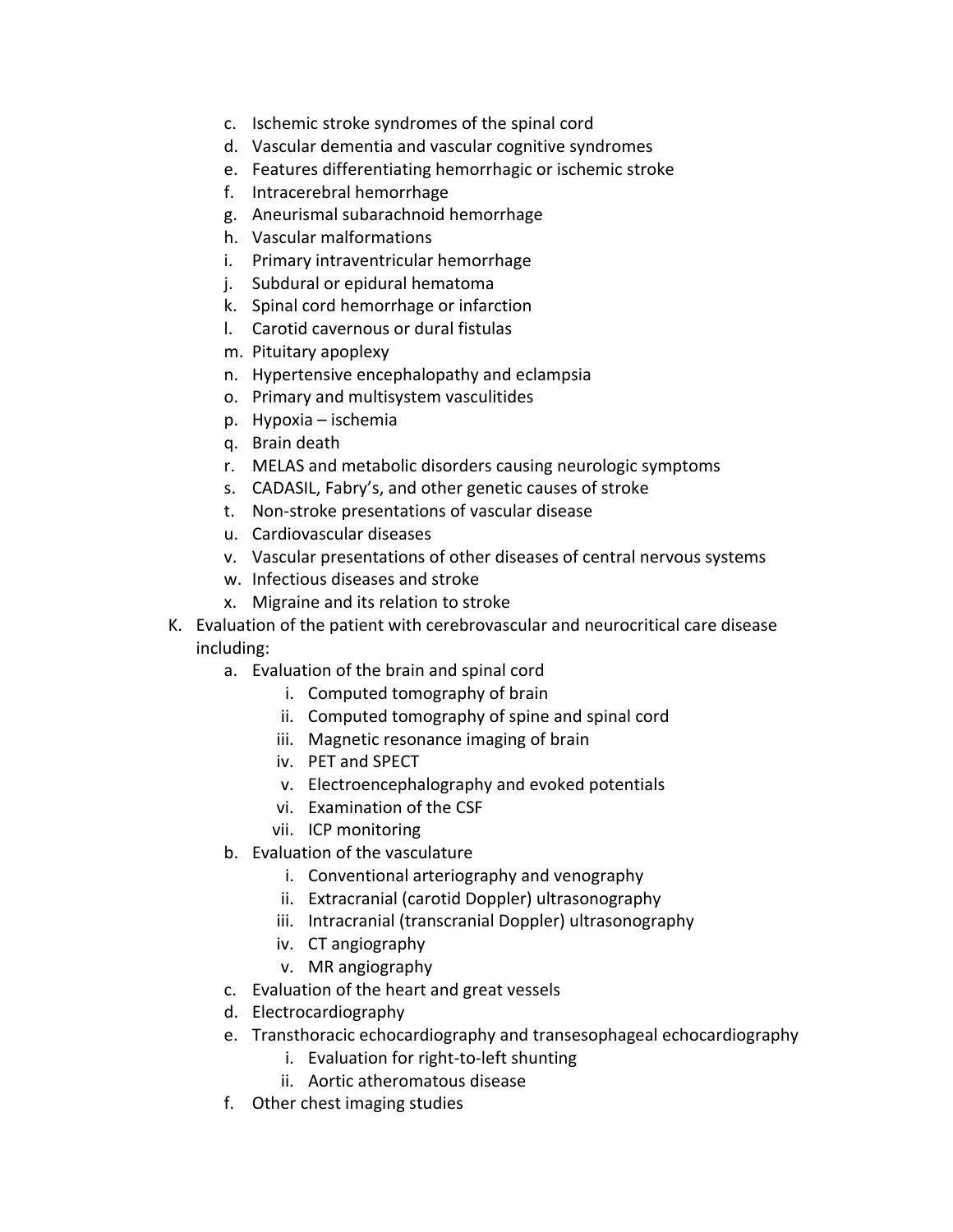- g. Hematologic studies
	- i. Hypercoagulable studies, when appropriate
	- ii. Blood smear, when appropriate
	- iii. Hemoglobin electropheresis, when appropriate
- h. Immunological studies
- i. Biochemical studies
- j. Urine tests
- k. Biopsies
- L. Evaluation of the complications of stroke
- M. Evaluation of the consequences of stroke
- N. Genetic testing
- O. Causes of stroke
	- a. Atherosclerosis ischemic stroke
	- b. Non‐atherosclerotic vasculopathies ischemic stroke
	- c. Non‐inflammatory
	- d. Infectious
	- e. Inflammatory, non‐infectious
	- f. Migraine
	- g. Other causes of ischemic stroke
	- h. Genetic and metabolic causes of stroke
	- i. Drug abuse and toxicities
	- j. Cerebral amyloid angiopathy infarction or hemorrhage
	- k. Cardioembolic causes of stroke
	- l. Pro‐thrombotic causes of stroke
	- m. Autoimmune causes of thrombosis
	- n. Iatrogenic drugs, toxins
	- o. Bleeding diatheses
		- i. Inherited
		- ii. Acquired
	- p. Systemic diseases
	- q. Aneurysms and subarachnoid hemorrhage
	- r. Vascular malformations
	- s. Trauma and intracranial bleeding
	- t. Moyamoya disease and syndrome
	- u. Hypertensive hemorrhage
	- v. Other causes of hemorrhage
	- w. Genetic diseases causing hemorrhagic stroke
- P. Complications of stroke
	- a. Early neurologic complications
	- b. Early medical complications
	- c. Chronic neurologic sequelae
	- d. Chronic medical sequelae
- Q. Treatment of patients with stroke
	- a. Outpatient management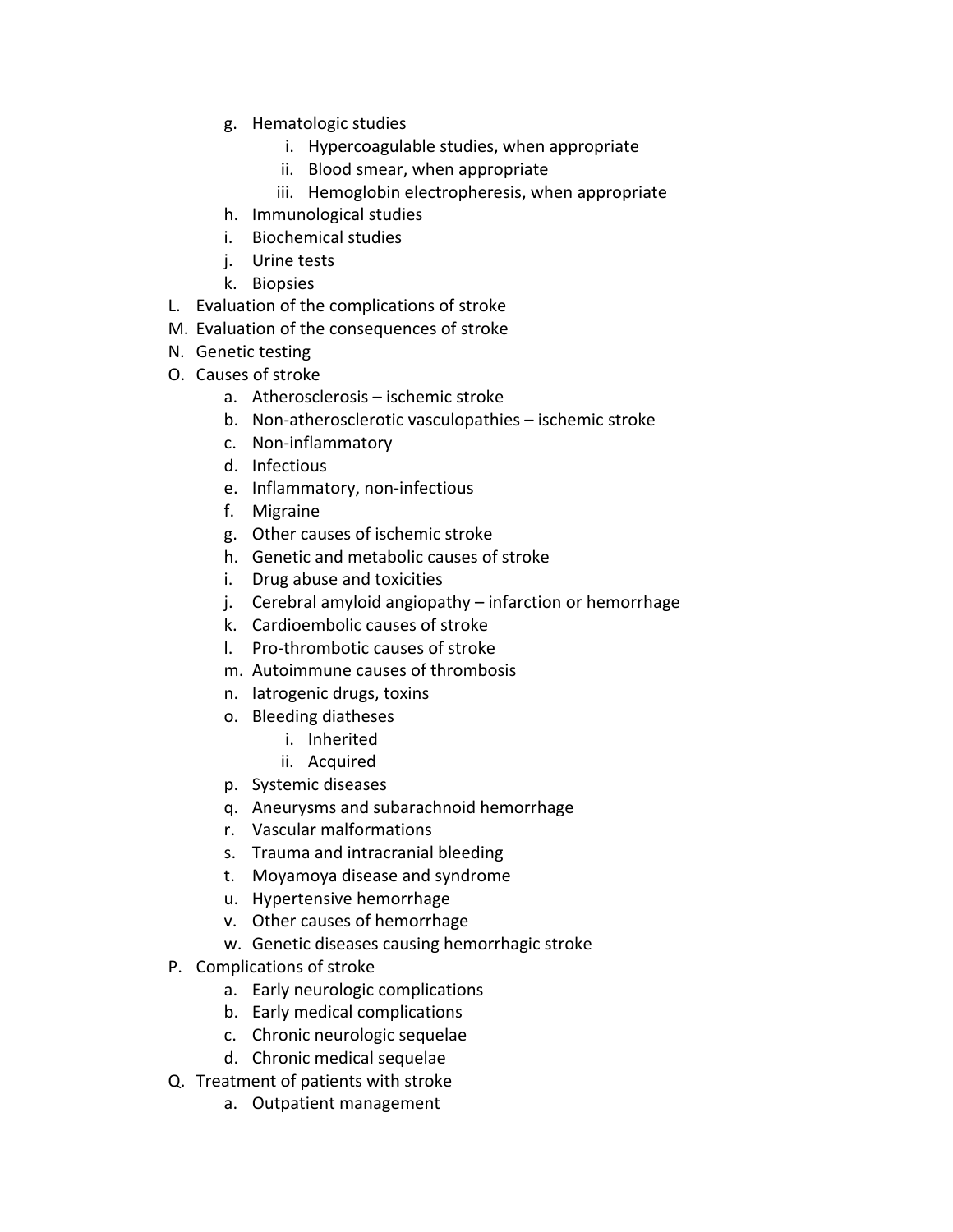- i. Medical therapies to prevent stroke
- b. Hyperacute treatment of ischemic stroke
	- i. Emergency department
	- ii. Hospitalization
	- iii. ICU
	- iv. Neurosurgical management
- c. Chronic care
	- i. Prevention of recurrent stroke
	- ii. Treatment of venous thrombosis
- d. Treatment of spinal cord vascular disease
- R. Palliative care
	- a. End‐of‐life decisions
	- b. Advanced directives, informed consent, regulations

#### **Interpersonal and Communications Skills:**

- A. Demonstrate the following abilities:
	- a. Listen to and understand patients and to attend to nonverbal communication
	- b. Communicate effectively with patients using verbal, nonverbal, and written skills as appropriate
	- c. Develop and maintain a therapeutic alliance with patients by instilling feelings of trust, honesty, openness, rapport, and comfort in the relationship with physicians
	- d. Partner with patients to develop an agreed upon healthcare management plan
	- e. Transmit information to patients in a clear and meaningful fashion
	- f. Understand the impact of physicians' own feelings and behavior so that it does not interfere with appropriate treatment
	- g. Communicate effectively and work collaboratively with allied healthcare professionals and with other professionals involved in the lives of patients and families
	- h. Educate patients, their families, and professionals about medical, psychosocial, and behavioral issues
- B. Obtain, interpret, and evaluate consultations from other medical specialties. This shall include:
	- a. Knowing when to solicit consultations
	- b. Formulating and clearly communicating the consultation question
	- c. Discussing the findings with the consultant
	- d. Discussing the consultation recommendations with patient and family
- C. Serve as an effective consultant to other medical specialists, mental health professionals, and community agencies by demonstrating the abilities to:
	- a. Communicate effectively with the requesting party to refine the consultation question
	- b. Maintain the role of consultant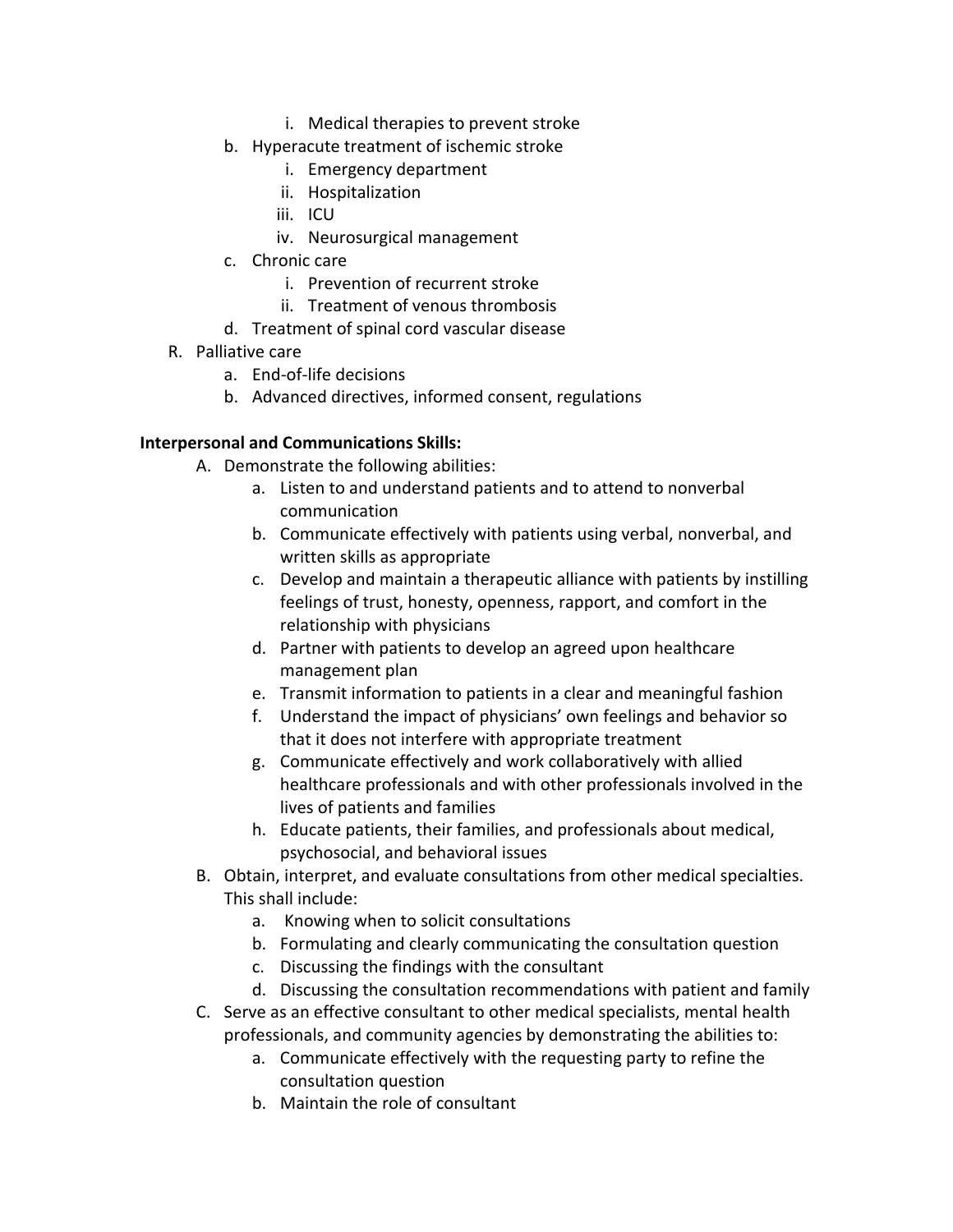- c. Communicate clear and specific recommendations
- d. Respect the knowledge and expertise of the requesting professionals
- D. Demonstrate the ability to communicate effectively with patients and their families by:
	- a. Gearing all communication to the educational and intellectual levels of patients and their families including
	- b. Demonstrating sociocultural sensitivity to patients and their families
	- c. Providing explanations of psychiatric and neurological disorders and treatment that are jargon‐free and geared to the educational/intellectual levels of patients and their families
	- d. Providing preventive education that is understandable and practical
	- e. Respecting the patients' and their families cultural, ethnic, religious, and economic backgrounds
	- f. Developing and enhancing rapport and a working alliance with patients and their families
	- g. Ensuring that the patient and/or family have understood the communication
- E. Maintain up‐to‐date medical records and write legible prescriptions. These records must capture essential information while simultaneously respecting patient privacy, and they must be useful to other health professionals
- F. Vascular neurologists shall demonstrate the ability to effectively lead a multidisciplinary treatment team, including being able to:
	- a. Listen effectively
	- b. Manage time spent caring for each patient
	- c. Elicit needed information from team members
	- d. Integrate information from different disciplines
	- e. Manage conflict
	- f. Clearly communicate an integrated treatment plan
- G. Demonstrate the ability to communicate effectively with patients and their families while respecting confidentiality. Such communication may include:
	- a. The results of the assessment
	- b. Use of informed consent when considering investigative procedures
	- c. Genetic counseling and palliative care when appropriate
	- d. Consideration and compassion for the patient in providing accurate medical information and prognosis
	- e. The risks and benefits of the proposed treatment plan, including possible side‐effects of medications and/or complications of nonpharmacologic treatments
	- f. Alternative (if any) to the proposed treatment plan
	- g. Appropriate education concerning the disorder, its prognosis, and prevention strategies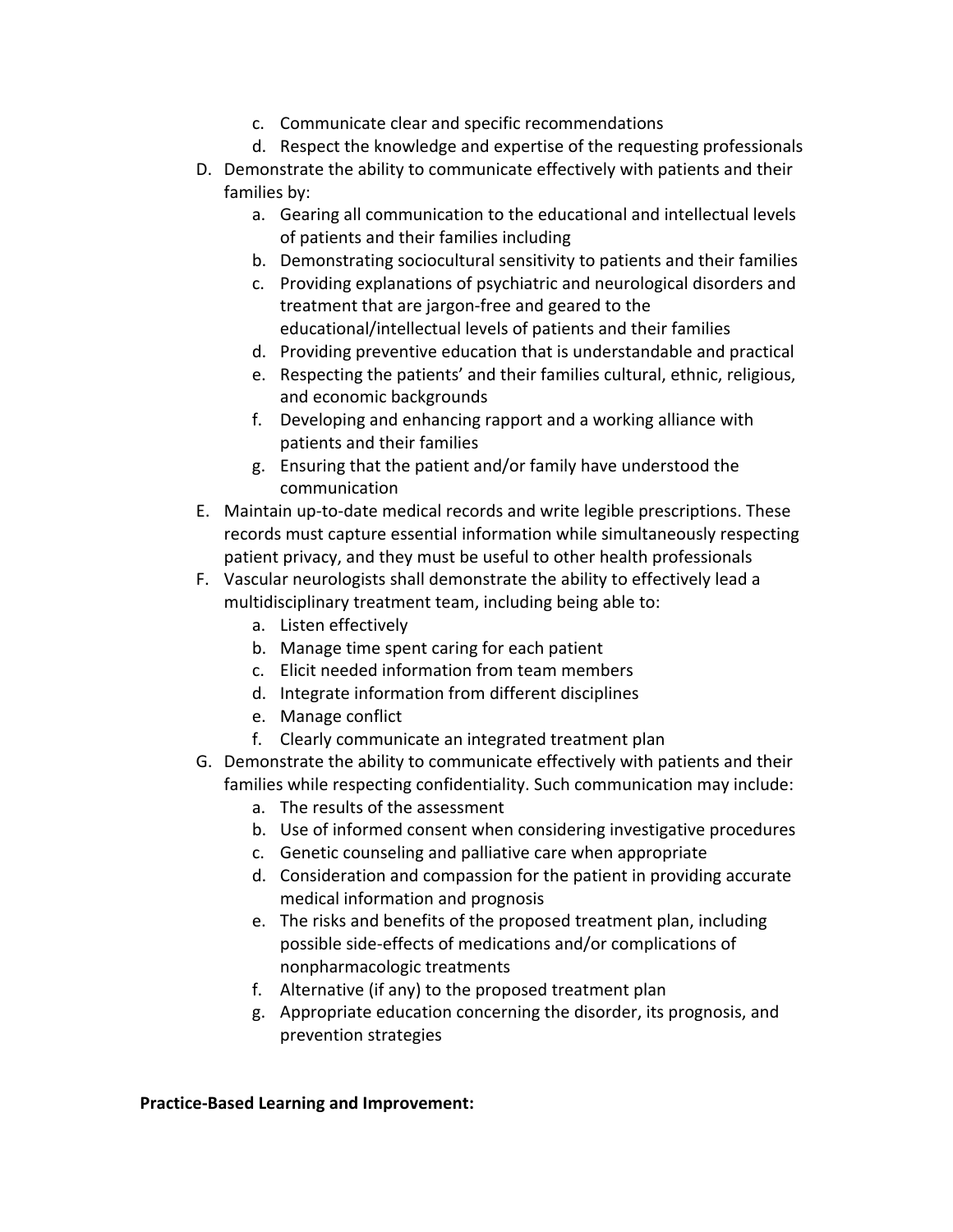- A. Recognize limitations in their own knowledge base and clinical skills, and understand and address the need for lifelong learning
- B. Demonstrate appropriate skills for obtaining and evaluating up‐to‐date information from scientific and practice literature and other sources to assist in the quality care of patients. Proficiencies should include, but not be limited to:
	- a. Use of medical libraries
	- b. Use of information technology, including Internet‐based searches and literature databases (e.g., Pubmed, Ovid)
	- c. Use of drug information databases
	- d. Active participation, as appropriate, in educational courses, conferences, and other organized educational activities both at the local and national levels.
- C. Employ multiple and varied approaches to education and development including:
	- a. Case‐based learning
	- b. Didactic lectures
	- c. Reading journals, reviews, and textbooks
	- d. Use of best practices through practice guidelines or clinical pathways
	- e. The review of patient records
	- f. Obtaining evaluations from patients (e.g., outcomes and patient satisfaction)
	- g. Employment of principles of quality improvement in practice
	- h. Obtaining appropriate supervision and consultation
- D. Demonstrate an ability to critically evaluate relevant medical literature and apply it to challenging, common, and unusual clinical situations. This ability may include:
	- a. Using knowledge of common methodologies employed in neurological research
	- b. Researching and summarizing a particular problem that derives from their own caseloads
	- c. Searching online databases (Pubmed, Ovid, etc.) to optimally answer clinical questions

# **Professionalism:**

- A. Demonstrate responsibility for their patients' care including:
	- a. Responding to communication from patients and health professionals in a timely manner
	- b. Establishing and communicating how to seek emergent and urgent care when necessary
	- c. Using medical records for appropriate documentation of the course of illness and its treatment
	- d. Providing coverage if unavailable, (for example, when out of town or on vacation)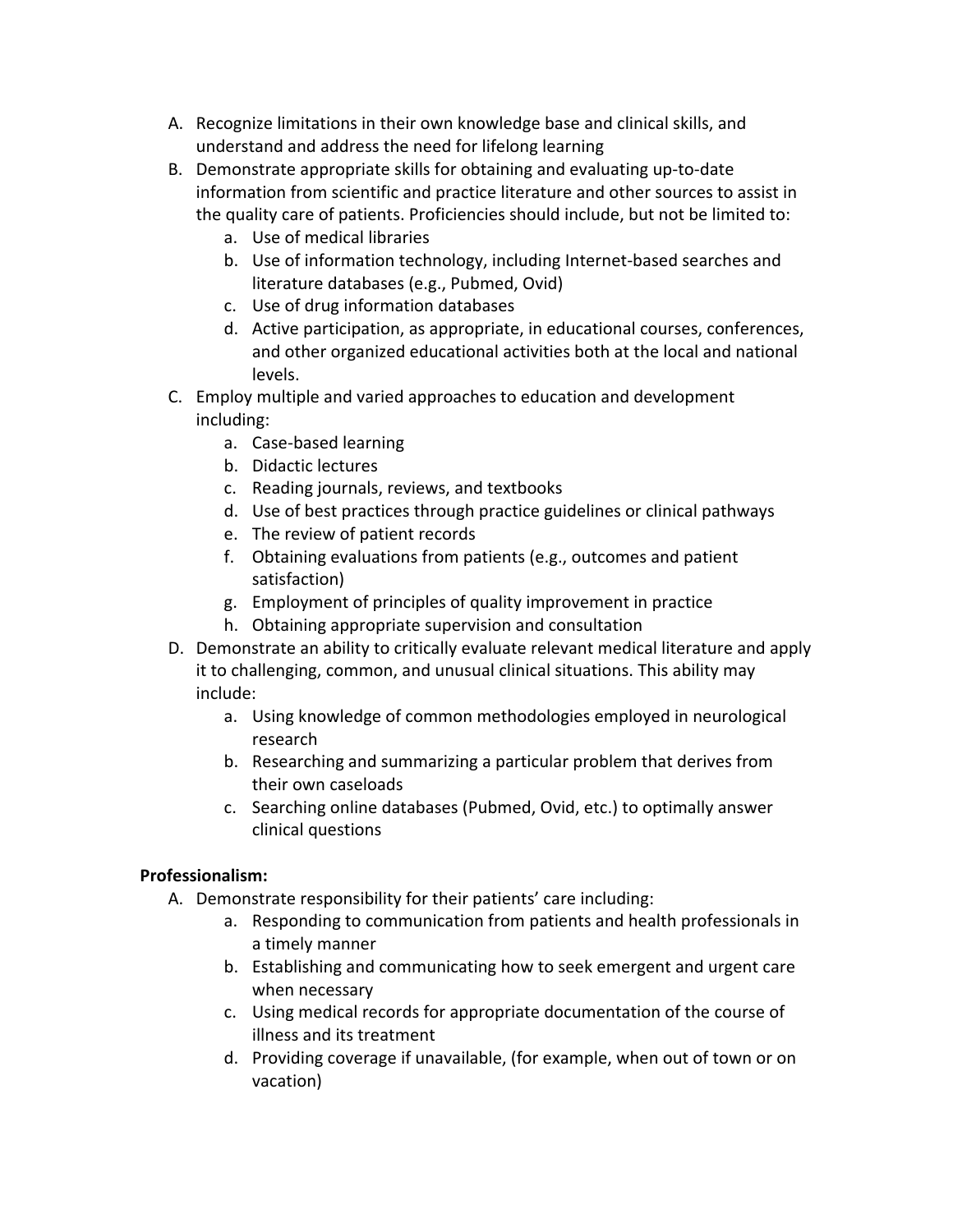- e. Coordinating care with other members of the medical and/or multidisciplinary team
- f. Providing for continuity of care, including appropriate consultation, transfer, or referral if necessary
- B. Demonstrate ethical behavior, integrity, honesty, compassion, and confidentiality in the delivery of care, including matters of informed consent/assent, professional conduct, and conflict of interest
- C. Demonstrate respect for patients and their families, and their colleagues as persons, including their ages, cultures, disabilities, ethnicities, genders, socioeconomic backgrounds, religious beliefs, political leanings, and sexual orientations
- D. Demonstrate understanding of and sensitivity to end of life care and issues regarding provision of care
- E. Review their own professional conduct and remediate when appropriate.
- F. Review the professional conduct of their colleagues, residents, medical students, and attendings
- G. Always be aware of safety issues, including acknowledging, reporting, and remediating medical errors, should they occur.

- A. Develop a working knowledge of the diverse systems involved in treating patients of all ages, and understand how to use the systems as part of a comprehensive system of care in general and as part of a comprehensive, individualized treatment plan. This will include:
	- a. The use of practice guidelines
	- b. The ability to access community, national, and allied health professional resources (AHA, NSA, NINDS, etc.) that may enhance the quality of life of patients with vascular neurologic disorders
	- c. The ability to lead and delegate authority to the housestaff
	- d. The efficient and effective practice of ambulatory medicine, including time management, clinical scheduling, and rapid communication with referring physicians
	- e. The use of appropriate consultation and referral mechanisms for the optimal clinical management of patients on the Vascular Neurology and Neurocritical care service
- B. In the community system, vascular neurologists shall:
	- a. Recognize the limitations of healthcare resources and demonstrate the ability to act as an advocate for patients within their sociocultural and financial constraints
	- b. Demonstrate knowledge of the legal aspects of vascular and critical care neurological diseases as they impact patients and their families
	- c. Demonstrate an understanding of risk management
- C. Demonstrate knowledge of and interact with managed health systems, including: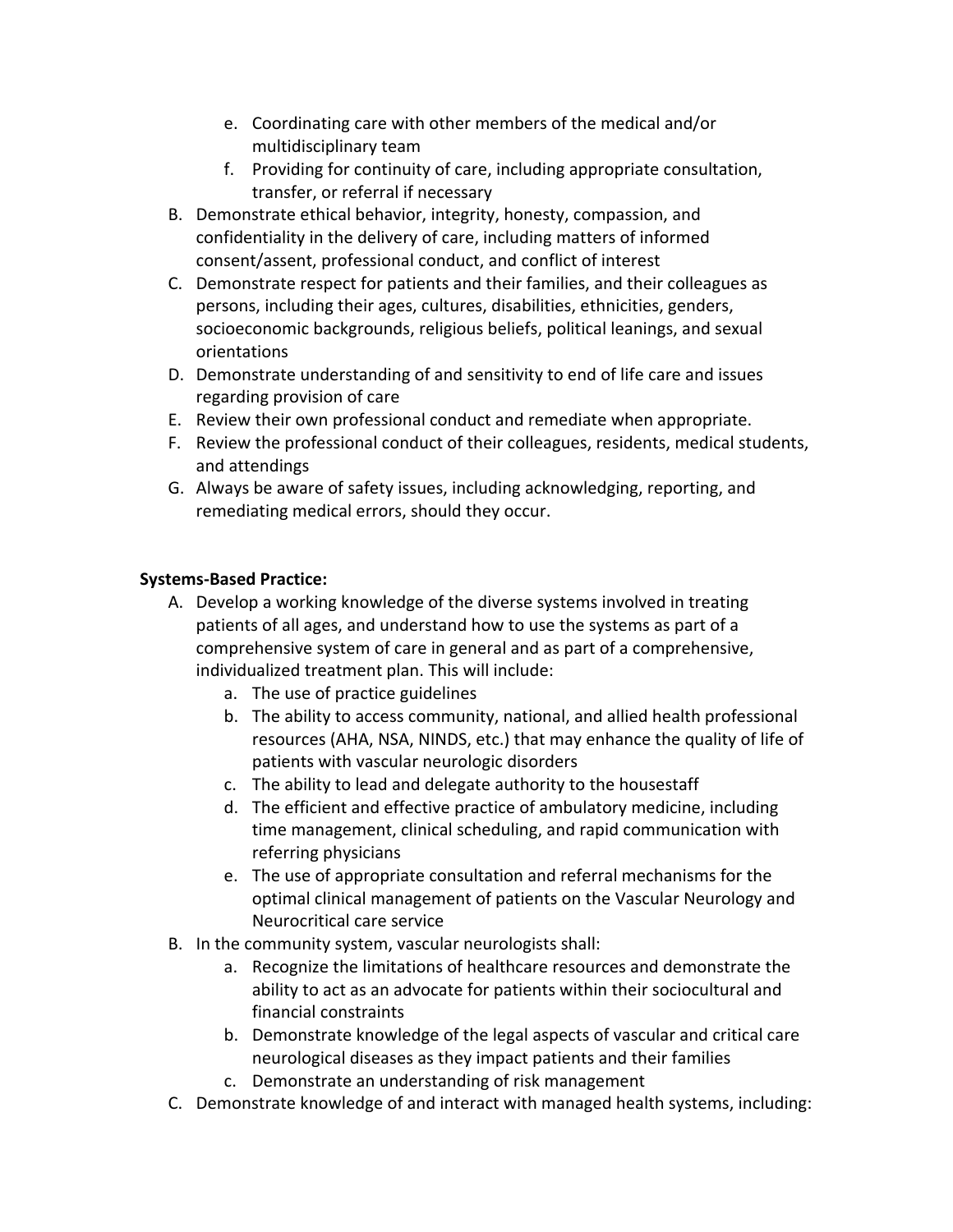- a. Participating in utilization review communications and, when appropriate, advocating for quality patient care
- b. Educating patients concerning such systems of care
- c. Vascular neurologists shall demonstrate knowledge of community systems of care and assist patients to access appropriate care and other support services.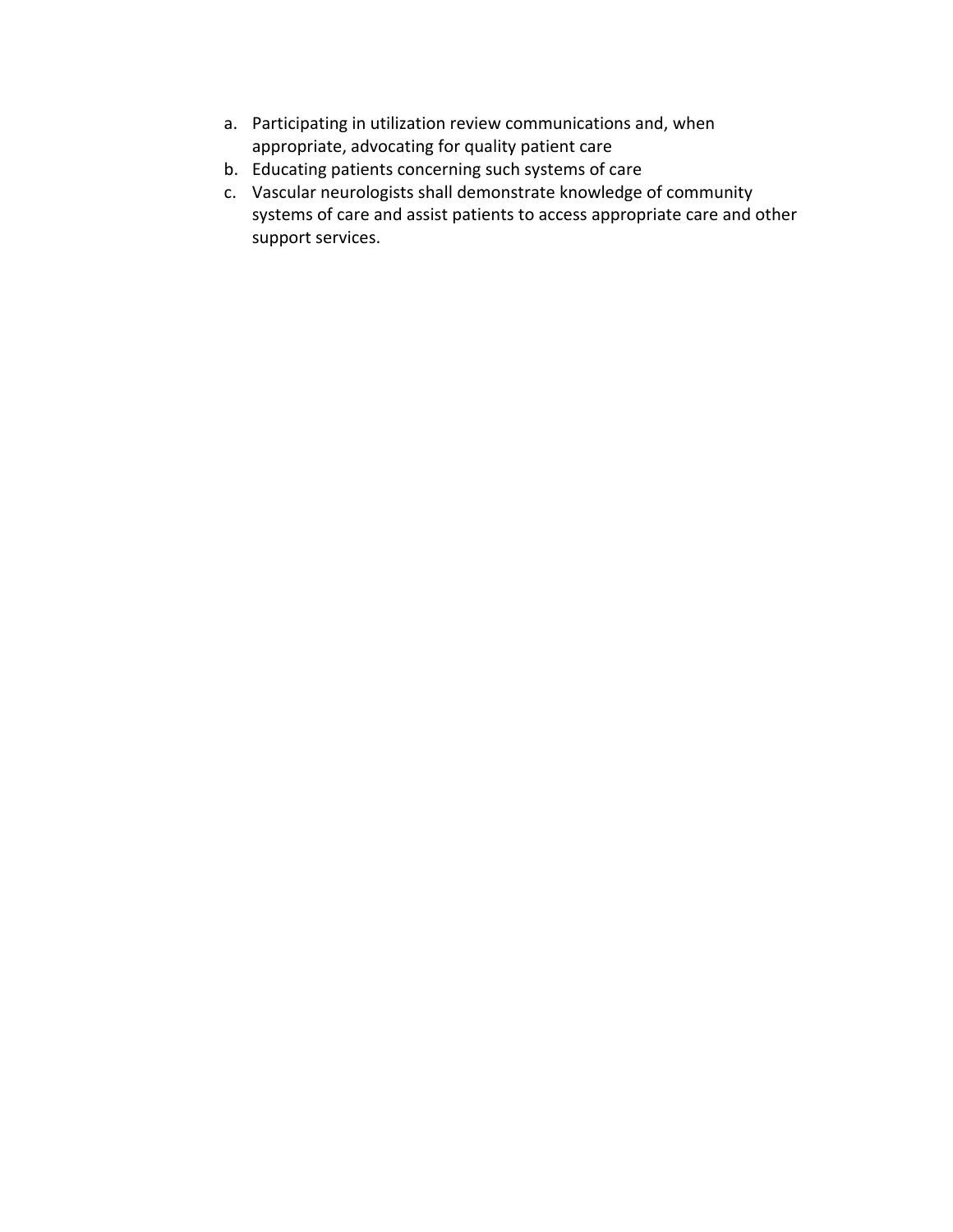**For Vascular Neurology Fellows on the Neurosonology rotation, the following core competencies are expected to be mastered and evaluations will be focus on these areas:** 

## **Patient Care:**

- A. Demonstrate a satisfactory level of diagnostic competence in acquisition and interpretation of extracranial carotid Doppler ultrasound and transcranial Doppler ultrasound technology
- B. Demonstrate an understanding of the utility of ultrasound studies for various neurologic disorders and clinical situations including
	- a. Intracranial and extracranial arterial stenosis
	- b. Vasospasm
	- c. Dissection
	- d. Right‐to‐left shunting
	- e. Microembolic signal detection  $\blacksquare$

#### **Medical Knowledge:**

A. Demonstrate knowledge of neurosonology including clinical applications, diagnostic sensitivity and specificity for each indication, and limitations

#### **Interpersonal and Communications Skills:**

- A. Demonstrate interpersonal and communication skills that result in effective information exchange and learning with other health care providers resulting in:
	- a. Collegial and clear communications with Neurosonology staff and technologists
	- b. Rapid and accurate communication of neurosonology results

## **Practice‐Based Learning and Improvement:**

- A. Demonstrate the ability to evaluate their own technical and diagnostic skills with neurosonology studies , appraise and assimilate scientific evidence and improve their patient care practices.
	- a. Identify and knowledge gaps in personal knowledge and skills.
	- b. Develop and implement strategies for filling gaps in knowledge and skills.
	- c. Commit to professional scholarship through critical perusal and use of relevant print and electronic literature, and practice of evidence‐based medicine.
	- d. Facilitate education of residents, students and other health professionals.
	- e. Accept and respond positively to feedback.

## **Professionalism:**

A. Demonstrate a commitment to fulfilling professional responsibilities and ethical principles and exhibit sensitivity to a diverse patient population.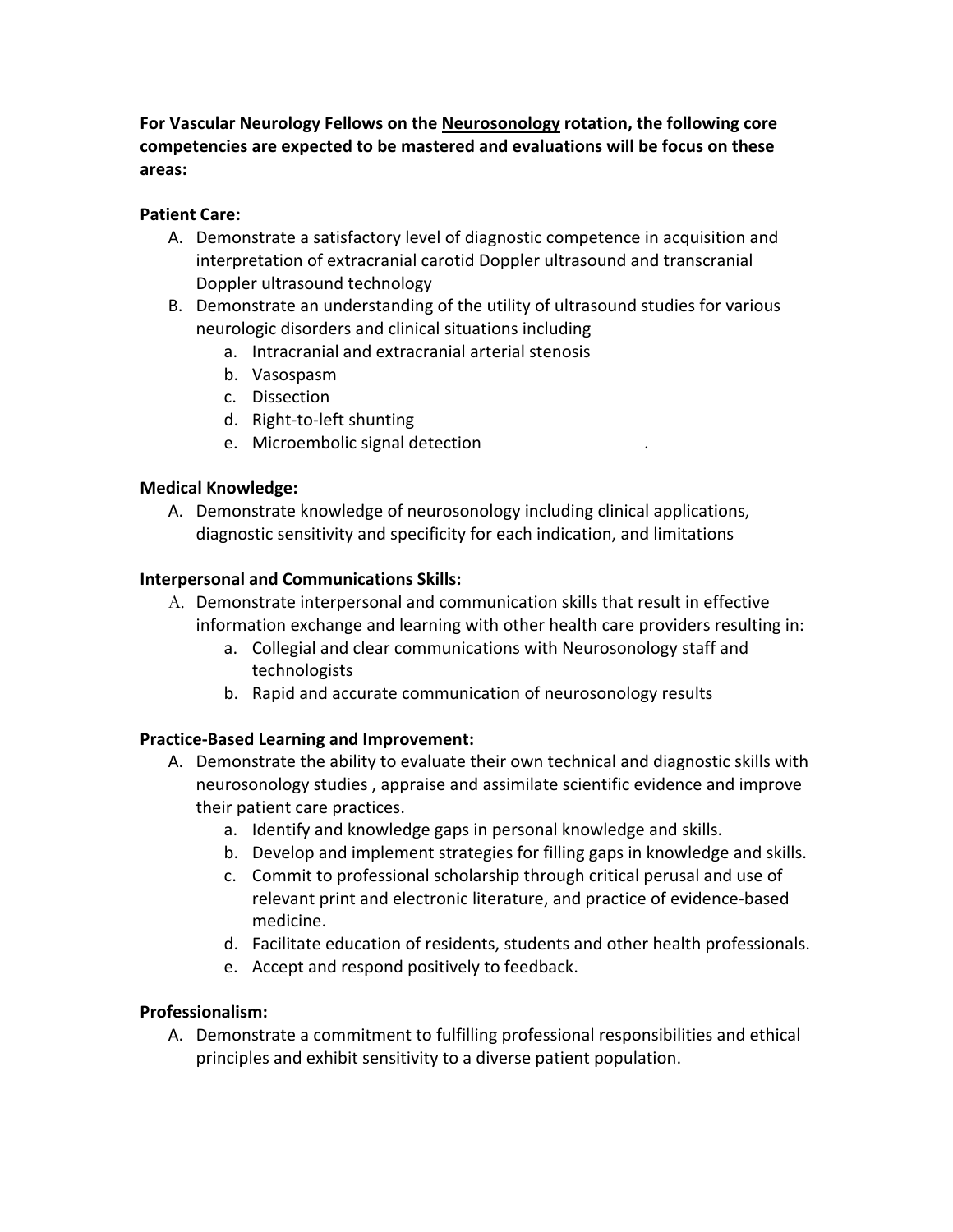- B. Demonstrate ethical behavior, integrity, honesty, compassion, and confidentiality in the delivery of care, including matters of informed consent/assent, professional conduct, and conflict of interest
- C. Demonstrate respect for patients and their families, and their colleagues as persons, including their ages, cultures, disabilities, ethnicities, genders, socioeconomic backgrounds, religious beliefs, political leanings, and sexual orientations

- A. Demonstrate an awareness and responsiveness to the larger context and system of health care and the ability to call on system resources to provide optimal physical medicine & rehab services
- B. Demonstrate an understanding of diagnostic studies, health care delivery and resources in the University of Pennsylvania Health System
- C. Apply evidence‐based, cost‐conscious strategies to optimize care delivery.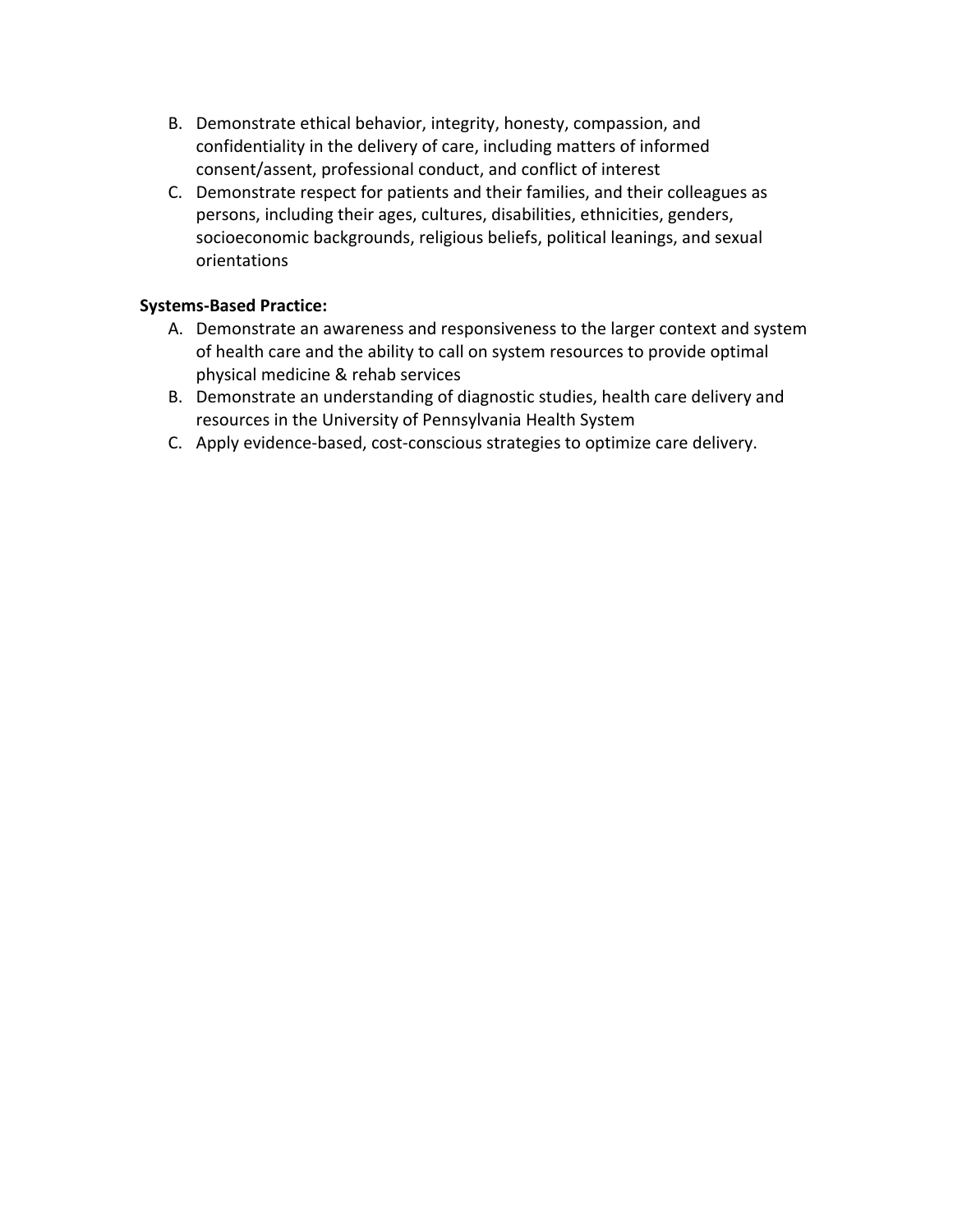**For Vascular Neurology Fellows on the Neurorehabiliation rotation, the following core competencies are expected to be mastered and evaluations will focus on these areas:** 

## **Patient Care:**

- A. Demonstrate a satisfactory level of diagnostic competence, provide appropriate and effective consultation, evaluation, and treatment decisions in the context of Physical Medicine & Rehab services
	- a. Learns to take complete medical histories and perform careful and accurate physical/functional examinations.
	- b. Learns to prescribe exercise, physical modalities, medications and medical equipment
	- c. Integrate medical knowledge with clinical data and judicious use of diagnostic and therapeutic procedures
	- d. Define and prioritize patients' rehabilitation goals and medical issues
	- e. Provide therapeutic care plans
	- f. Promote health and function and prevention of disease and injury
	- g. Recognize and respond appropriately to psychosocial aspects of illness and functional limitations
	- h. Recognize the role of patient advocacy and serve as a patient advocate.

# **Medical Knowledge:**

- A. Demonstrate knowledge of PM&R including clinical manifestations, diagnosis, and management of disabilities and medical problems encountered on a general rehabilitation inpatient ward, consultation service, and outpatient service, focusing on patients with cerebrovascular disease but including a variety of orthopedic and neurologic diagnoses.
- B. Demonstrate knowledge of the role of physical therapy, occupational therapy, speech and swallow therapy in treatment of patients

# **Interpersonal and Communications Skills:**

A. Demonstrate interpersonal and communication skills that result in effective information exchange and learning with other health care providers, patients, and patients' families.

- A. Demonstrate the ability to evaluate their own diagnostic and consultative practices, appraise and assimilate scientific evidence and improve their patient care practices.
	- a. Identify and knowledge gaps in personal knowledge and skills.
	- b. Develop and implement strategies for filling gaps in knowledge and skills.
	- c. Commit to professional scholarship through critical perusal and use of relevant print and electronic literature, and practice of evidence‐based medicine.
	- d. Facilitate education of residents, students and other health professionals.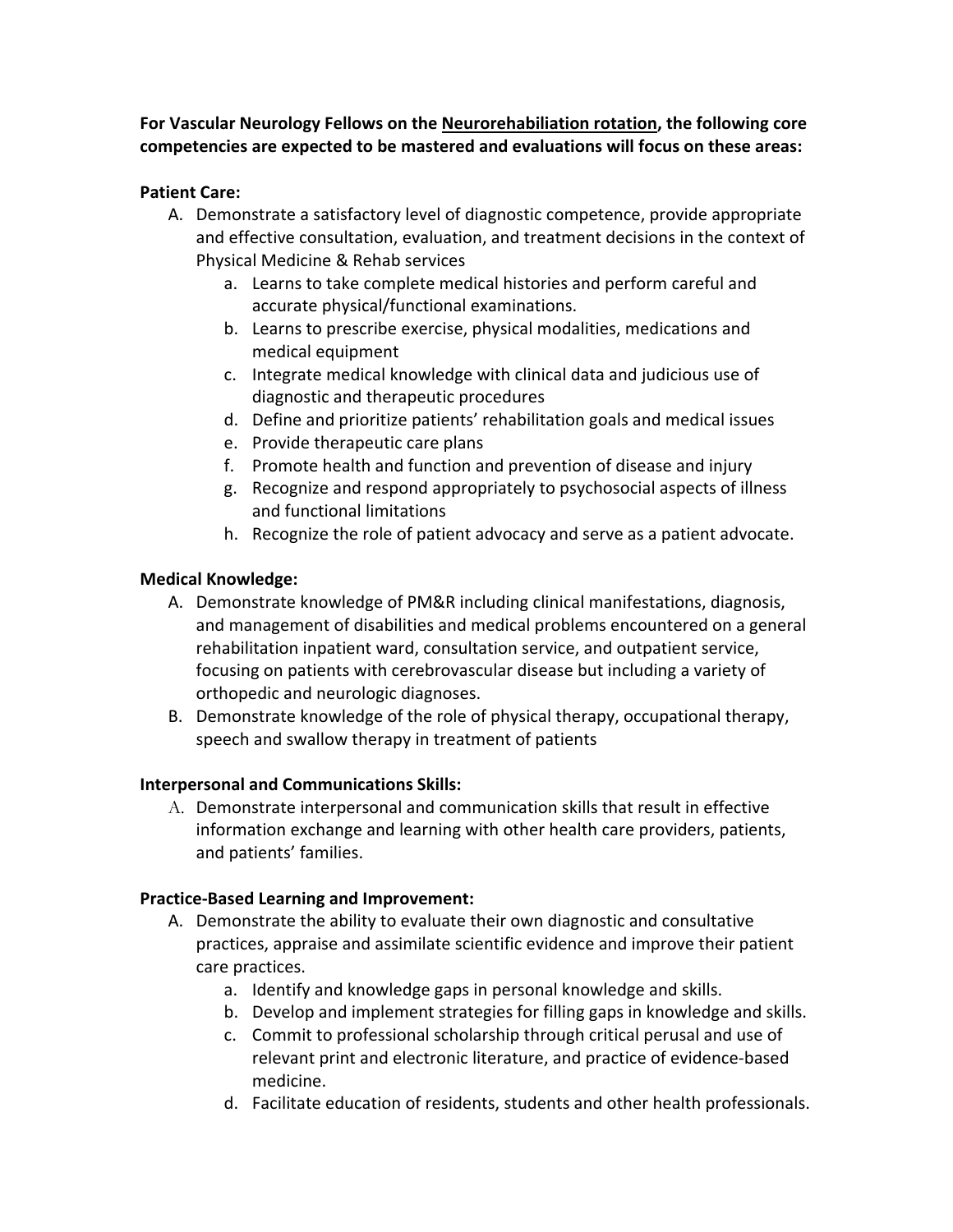e. Accept and respond positively to feedback.

#### **Professionalism:**

- A. Demonstrate a commitment to fulfilling professional responsibilities and ethical principles and exhibit sensitivity to a diverse patient population.
- B. Demonstrate ethical behavior, integrity, honesty, compassion, and confidentiality in the delivery of care, including matters of informed consent/assent, professional conduct, and conflict of interest
- C. Demonstrate respect for patients and their families, and their colleagues as persons, including their ages, cultures, disabilities, ethnicities, genders, socioeconomic backgrounds, religious beliefs, political leanings, and sexual orientations

- A. Demonstrate an awareness and responsiveness to the larger context and system of health care and the ability to call on system resources to provide optimal Neurosonology services
- B. Demonstrate an understanding of medical and rehabilitation practices, health care delivery and resources in the University of Pennsylvania Health System
- C. Apply evidence‐based, cost‐conscious strategies to optimize care delivery.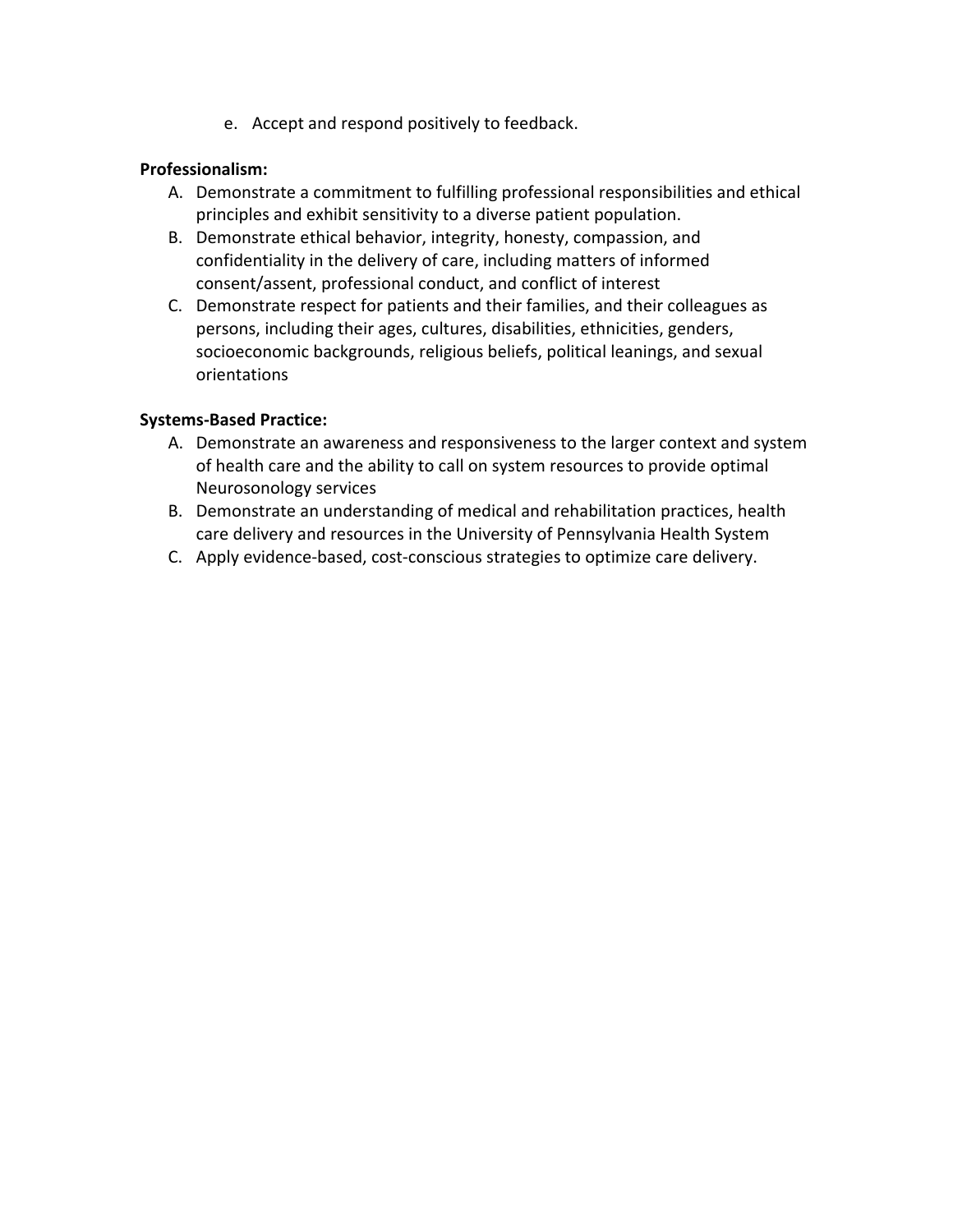**For Vascular Neurology Fellows on the Diagnostic Neuroradiology rotation, the following core competencies are expected to be mastered and evaluations will be focus on these areas:** 

### **Patient Care:**

- A. Demonstrate a satisfactory level of competence in interpretation of Neuroradiology studies including
	- a. Computed tomography of brain
	- b. Computed tomography of spine and spinal cord
	- c. Magnetic resonance imaging of brain
	- d. Magnetic resonance imagin of the spinal and spinal cord
	- e. PET and SPECT
	- f. Conventional arteriography and venography
	- g. CT angiography of intracranial and extranial vessels
	- h. MR angiography of intracranial and extranial vessels
- B. Demonstrate an understanding of the utility and limitations of MRI, CT, PET, SPECT, and fluoroscopy for various neurologic disorders and clinical situations
	- i. Understand when one study may be preferable to another for a particular clinical question or patient condition

## **Medical Knowledge:**

- A. Demonstrate knowledge of Neuroradiology studies including:
	- a. Clinical applications
	- b. Diagnostic sensitivity and specificity of each study for a particular indication or clinical question
	- c. Limitations of each study

## **Interpersonal and Communications Skills:**

- A. Demonstrate interpersonal and communication skills that result in effective information exchange and learning with other health care providers resulting in:
	- a. Collegial and clear communications with Neuroradiology staff and technologists
	- b. Rapid and accurate communication of Neuroradiology results to the requesting service

- A. Demonstrate the ability to evaluate their own technical and diagnostic skills with neuroradiology studies , appraise and assimilate scientific evidence and improve their patient care practices.
	- a. Identify and knowledge gaps in personal knowledge and skills.
	- b. Develop and implement strategies for filling gaps in knowledge and skills.
	- c. Commit to professional scholarship through critical perusal and use of relevant print and electronic literature, and practice of evidence‐based medicine.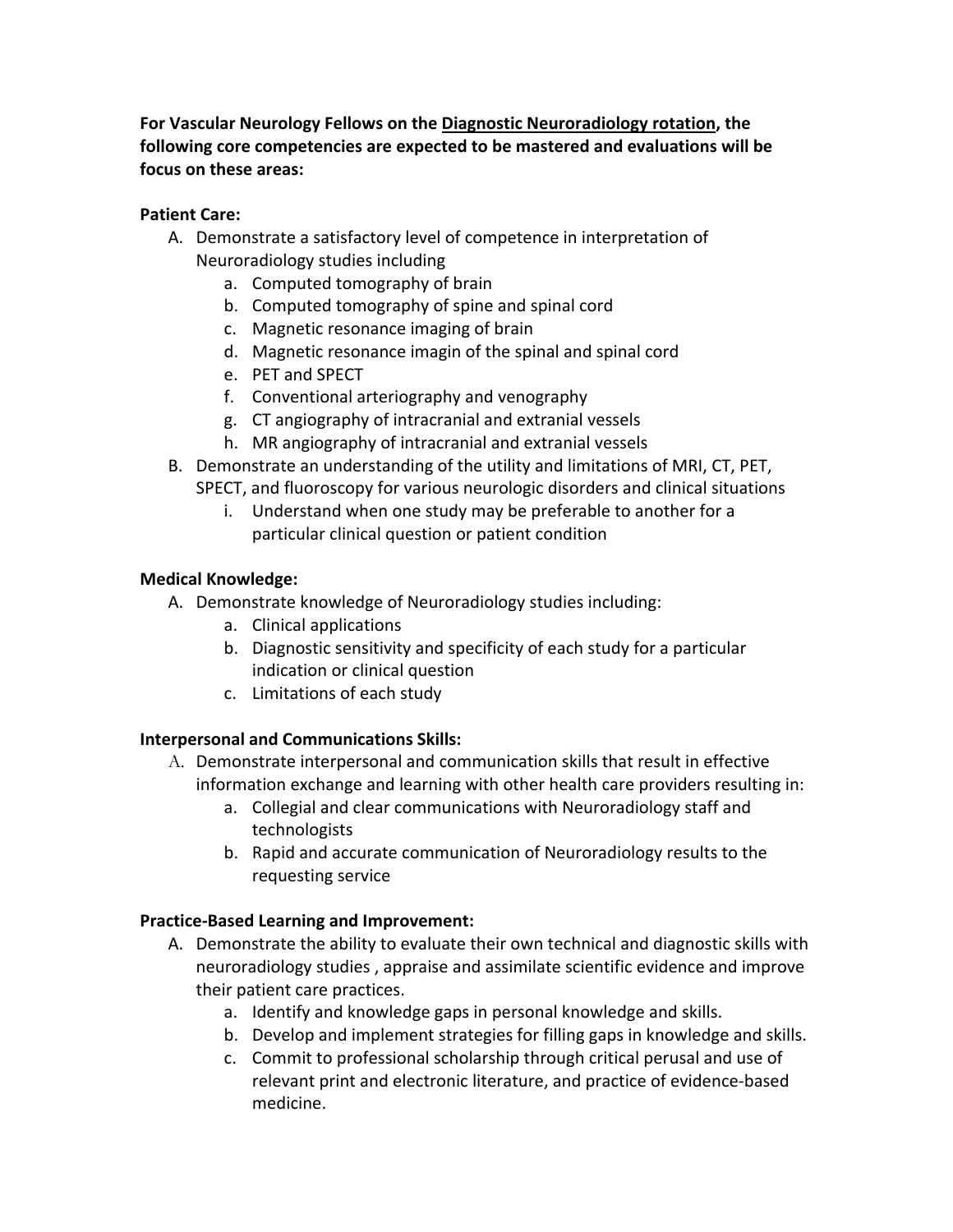- d. Facilitate education of residents, students and other health professionals.
- e. Accept and respond positively to feedback.

## **Professionalism:**

- A. Demonstrate a commitment to fulfilling professional responsibilities and ethical principles and exhibit sensitivity to a diverse patient population.
- B. Demonstrate ethical behavior, integrity, honesty, compassion, and confidentiality in the delivery of care, including matters of informed consent/assent, professional conduct, and conflict of interest
- C. Demonstrate respect for patients and their families, and their colleagues as persons, including their ages, cultures, disabilities, ethnicities, genders, socioeconomic backgrounds, religious beliefs, political leanings, and sexual orientations

- A. Learn the cost of each of the diagnostic studies
- B. Demonstrate an awareness and responsiveness to the larger context and system of health care and the ability to call on system resources to provide optimal physical medicine & rehab services
- C. Demonstrate an understanding of diagnostic studies, health care delivery and resources in the University of Pennsylvania Health System
- D. Apply evidence‐based, cost‐conscious strategies to optimize care delivery.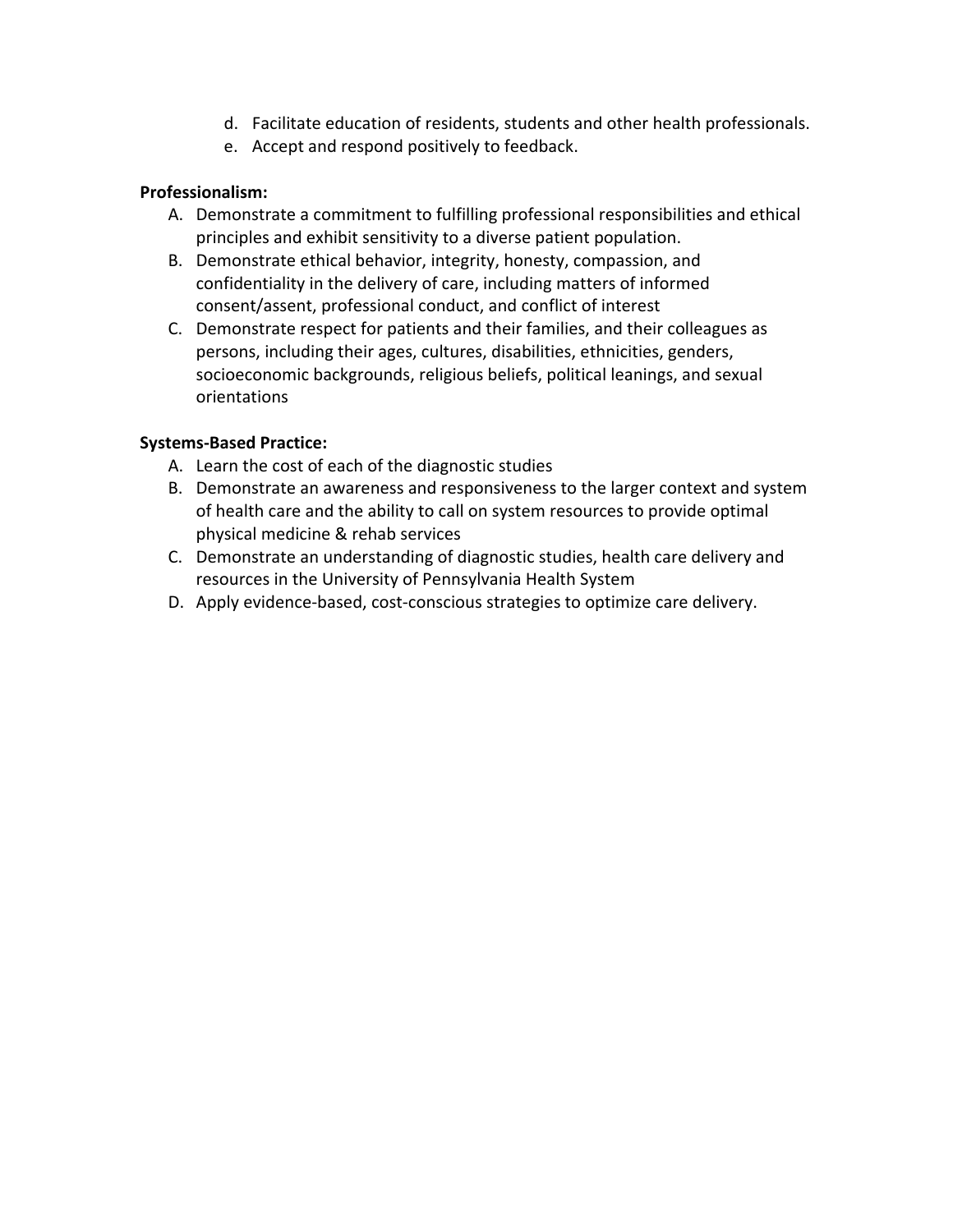**For Vascular Neurology Fellows on the Interventional Neuroradiology rotation, the following core competencies are expected to be mastered and evaluations will focus on these areas:** 

### **Patient Care:**

- A. Demonstrate a satisfactory level of competence in assisting in the acquisition of conventional angiography
- B. Demonstrate an understanding of the types of interventions that may be done during conventional angiography
	- a. Arterial thrombolysis and thrombectomy
	- b. Venous thrombolysis and thrombectomy
	- c. Aneurysm coiling
	- d. Arteriovenous malformation embolization
	- e. Arteriovenous fistula embolization
	- f. Arterial angioplasty and stenting
- C. Demonstrate a satisfactory level of competence in the interpretation of conventional angiography
	- a. Evaluate intracranial and extracranial vessels to diagnose:
		- i. Atherosclerotic stenosis or occlusion
		- ii. Dissection
		- iii. Vasospasm
		- iv. Vasculopathy
		- v. Venous thrombosis
		- vi. Arteriovenous malformation
		- vii. Arteriovenous fistula
		- viii. Aneurysm

## **Medical Knowledge:**

- A. Demonstrate knowledge of conventional angiography studies including:
	- a. Clinical applications
	- b. Diagnostic sensitivity and specificity for a particular indication or clinical question
	- c. Risks and benefits of a potential intervention
	- d. Limitations

## **Interpersonal and Communications Skills:**

- A. Demonstrate interpersonal and communication skills that result in effective information exchange and learning with other health care providers resulting in:
	- a. Collegial and clear communications with Neuroradiology staff and technologists
	- b. Rapid and accurate communication of Neuroradiology results to the requesting service